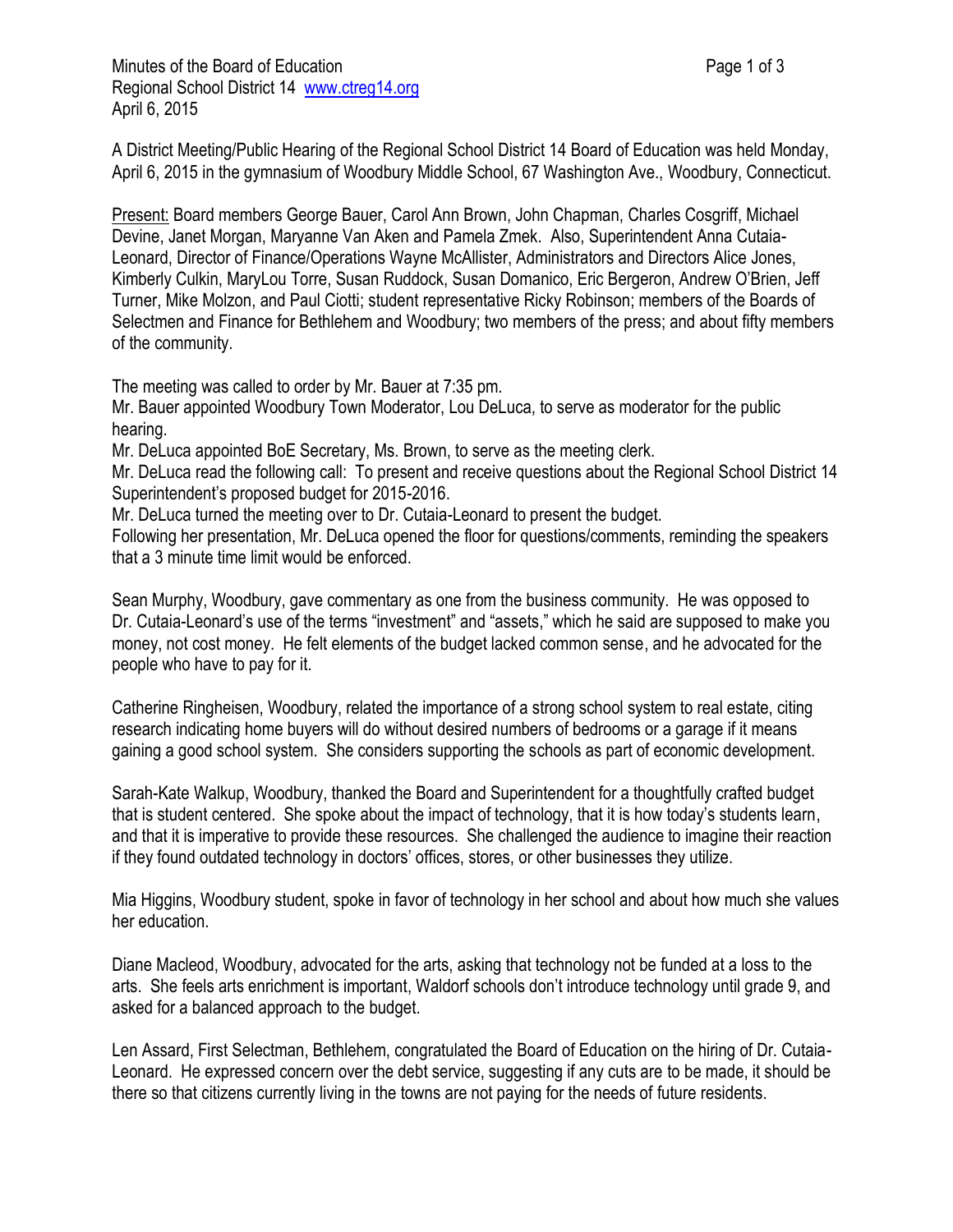Katie Yocis, Woodbury, and NHS teacher, feels that kids are absolutely investments, and that it requires books, teachers, technology, arts – and the towns – to support the system. She believes the community could be stronger is the schools were a centralized part of it. She hoped people will decide to make the investment, and felt 2.12% is a fiscally responsible one.

Tom Arras, Woodbury, agrees we need to keep the school system going, but also to keep balance with the needs of the community. He complimented the Superintendent on a comprehensive plan. He noted that kids leave this area after graduating and it is hard to lure them back when taxes are so high. He cited staff:student ratios that he believes are out of proportion with ratios from the past.

Amy Samuelson, Woodbury, thanked the BoE and teachers for all they have done for her children. She spoke of the benefits of the BES technology program, advocated for the arts, and urged keeping the debt service in the budget as a "down payment" for the future.

Barbara Bradbury-Pape, Woodbury, responded to the comment about where students go after they are educated here. She noted that people, like herself, come to communities like ours to raise a family and support education. She appreciated the "bucket planning" aspect of the budget and also stressed that we are all investing in our children.

Pam Gengenbach, Woodbury, feels we need to invest in both the towns and schools in order to retain students and families and stop doing things that cause them to leave the school system. We need to make smart investments, and reinvest in our assets, such as the buildings, instead of allowing them to deteriorate. It is disturbing to her to invest in the system and then see grass growing on the tennis courts, for example.

Adele Taylor, Woodbury, still has a big stake in the schools although her children are grown. Through her work with the Woodbury Scholarship Fund, she has become aware of how incredible our graduates are, and feels they are an investment to pay attention to.

Gary Suslavich, Woodbury, echoed prior speakers in agreeing it was the best budget presentation he has seen; however, he disagreed with a few things in it. He noted different student counts, on p2 and p6, and sees the increase as actually 3.27% as the debt service falls off. He asked what the \$120,000 in purchased services is for, agreed with lunch for all students, felt the district should pay for AP exams if it is going to pay for PSAT, had questions about vo-ag, and wondered when health care costs had last been evaluated. He believed the maintenance numbers were incorrect, and felt the board goals were lofty ones that cannot be measured.

Kelly Packett, Woodbury, feels more resources are needed for special education students. The number, and needs, of these students have increased and many are not coming to school prepared. A 2.12% increase should easily pass, in her book.

Deb DeSorbo, Woodbury, thanked the Superintendent for using the term "excellence." She feels we have been remiss in not fixing what is broken, in terms of facilities, and believes the curriculum is lacking and also needs to be fixed. She thanked her for a responsible budget.